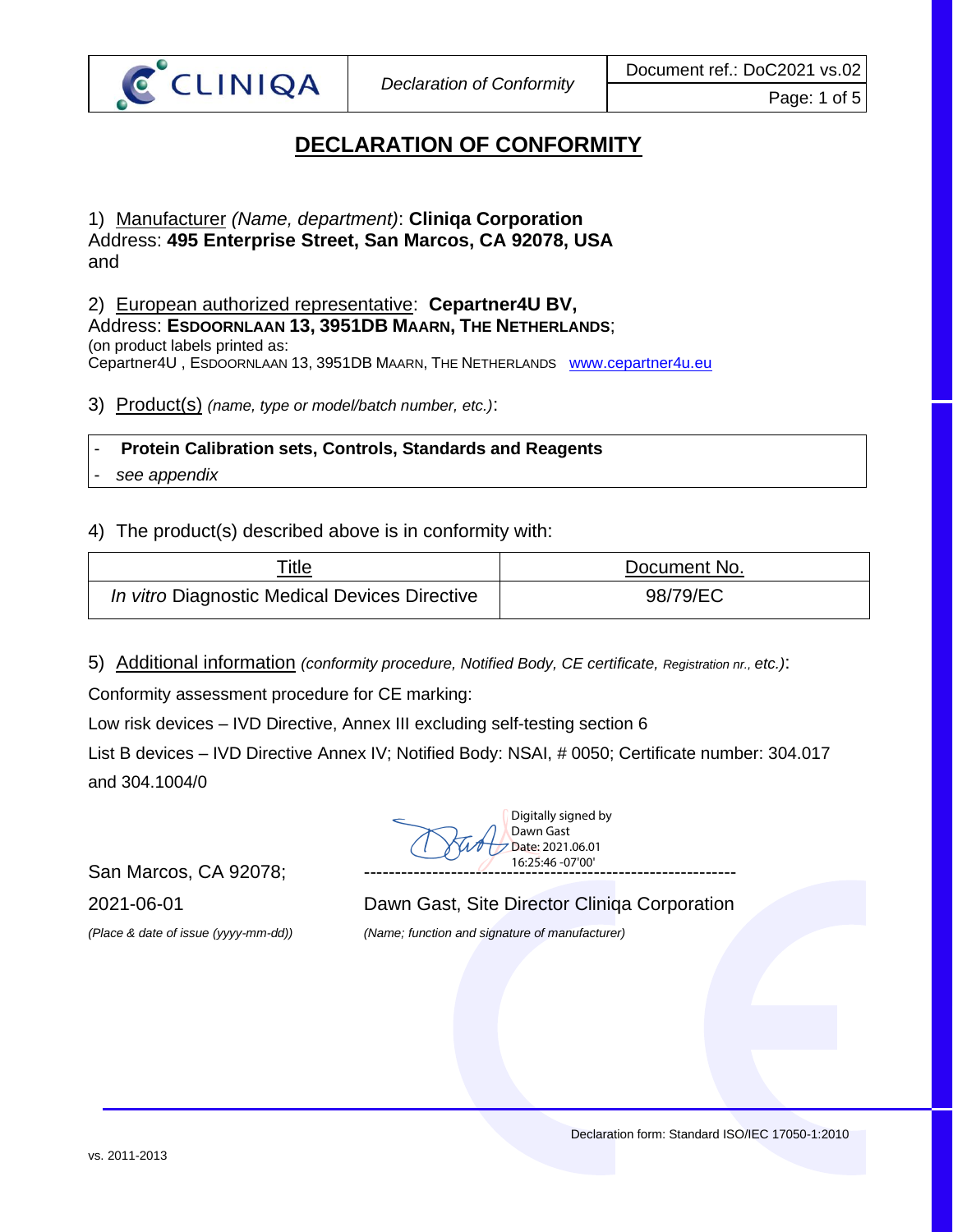

## **Appendix**

|                                                                                     |                              |                   |                                    | Date: 2018-25-16 |
|-------------------------------------------------------------------------------------|------------------------------|-------------------|------------------------------------|------------------|
| Device name                                                                         | Type/<br>model/ref<br>number | <b>Risk class</b> | First date of<br>CE-<br>compliance | <b>EDMS</b> code |
| <b>Calibration / Verifiers</b>                                                      |                              |                   |                                    |                  |
| Registration number: NL-CA002-26902                                                 |                              |                   |                                    |                  |
| LiniCAL Cardiac CalVer for Beckman Systems, Level A-<br>E.                          | 98232                        | Low               | 2020-02-01                         | 12 50 01 07 00   |
| LiniCAL Cardiac CalVer for Roche Systems, Level A-F                                 | 98505                        | Low               | 2020-02-01                         | 12 50 01 07 00   |
| LiniCAL Calibration Verifier for Beckman Coulter AU<br>Systems Protein 2, Level A-E | 98302                        | Low               | 2020-02-01                         | 12 50 01 05 00   |
| LiniCAL Calibration Verifier for Beckman Coulter AU<br>Systems Protein 3, Level A-E | 98303                        | Low               | 2020-02-01                         | 12 50 01 05 00   |
| LiniCAL Calibration Verifier for Roche Systems,<br>Protein 1, Levels A-F            | 98501                        | Low               | 2020-02-01                         | 12 50 01 05 00   |
| LiniCAL Calibration Verifier for Roche Systems<br>Protein 2, Level A-E              | 98502                        | Low               | 2020-02-01                         | 12 50 01 05 00   |
| LiniCAL Calibration Verifier, for Roche Systems<br>Protein 3, Level A-F             | 98503                        | Low               | 2020-02-01                         | 12 50 01 05 00   |
| LiniCAL Calibration Verifier for Roche Systems<br>Protein 4, Levels A-F             | 98504                        | Low               | 2020-02-01                         | 12 50 01 05 00   |
| LiniCAL Calibration Verifier for Ortho Systems<br>Cardiac                           | 98750                        | Low               | 2020-05-12                         | 12 50 01 07 00   |
| Calibration Vérifier RF/CRP BCI Synchron                                            | 98228                        | Low               | 2003-11-28                         | 12 50 03 05 00   |
| <b>Fructosamine Calibrator</b>                                                      | R85321                       | Low               | 2009-05-01                         | 11 50 03 02 00   |
| Multi-Analyte Serum Calibrator                                                      | R60010                       | Low               | 2009-05-01                         | 11 50 01 01 00   |
| <b>Controls</b><br>Registration number Low Risk: NL-CA002-26904                     |                              |                   |                                    |                  |
| <b>ImmuTROL</b>                                                                     |                              |                   |                                    |                  |
| ImmuTROL Serum Protein Control Level 1                                              | 91101                        | Low               | 2003-11-28                         | 12 50 01 06 00   |
| ImmuTROL Serum Protein Control Level 2                                              | 91102                        | Low               | 2003-11-28                         | 12 50 01 06 00   |
| ImmuTROL Serum Protein Control Level 3                                              | 91103                        | Low               | 2003-11-28                         | 12 50 01 06 00   |
| ImmuTROL Serum Protein Controls Tri-Level (Levels 1,<br>2 & 3) 2 x 3 x 3 mL         | 91104                        | Low               | 2003-11-28                         | 12 50 01 06 00   |
| ImmuTROL Serum Protein Controls Bi-Level (Levels 1<br>& 3) 3 x 2 x 3 mL             | 91105                        | Low               | 2003-11-28                         | 12 50 01 06 00   |
| hsCRP                                                                               |                              |                   |                                    |                  |
| hsCRP Serum Protein Control Level 1                                                 | 91201                        | Low               | 2003-11-28                         | 12 50 01 06 00   |
| hsCRP Serum Protein Control Level 2                                                 | 91202                        | Low               | 2003-11-28                         | 12 50 01 06 00   |
| hsCRP Serum Protein Control Level 3                                                 | 91203                        | Low               | 2003-11-28                         | 12 50 01 06 00   |
| hsCRP Serum Protein Controls Tri-Level (Levels 1, 2 &<br>3)                         | 91204                        | Low               | 2003-11-28                         | 12 50 01 06 00   |
| <b>Cardiac Marker</b>                                                               |                              |                   |                                    |                  |
| Cardiac Marker Control Complete + Tnl Level 1                                       | 91481                        | Low               | 2010-09-28                         | 12 50 01 08 00   |
| Cardiac Marker Control Complete + Tnl Level 2                                       | 91482                        | Low               | 2010-09-28                         | 12 50 01 08 00   |
| Cardiac Marker Control Complete +Tnl Level 3                                        | 91483                        | Low               | 2010-09-28                         | 12 50 01 08 00   |
| Cardiac Marker Control Complete + TnT Level 1                                       | 91490                        | Low               | 2010-09-28                         | 12 50 01 08 00   |
| Cardiac Marker Control Complete + TnT Level 2                                       | 91491                        | Low               | 2010-09-28                         | 12 50 01 08 00   |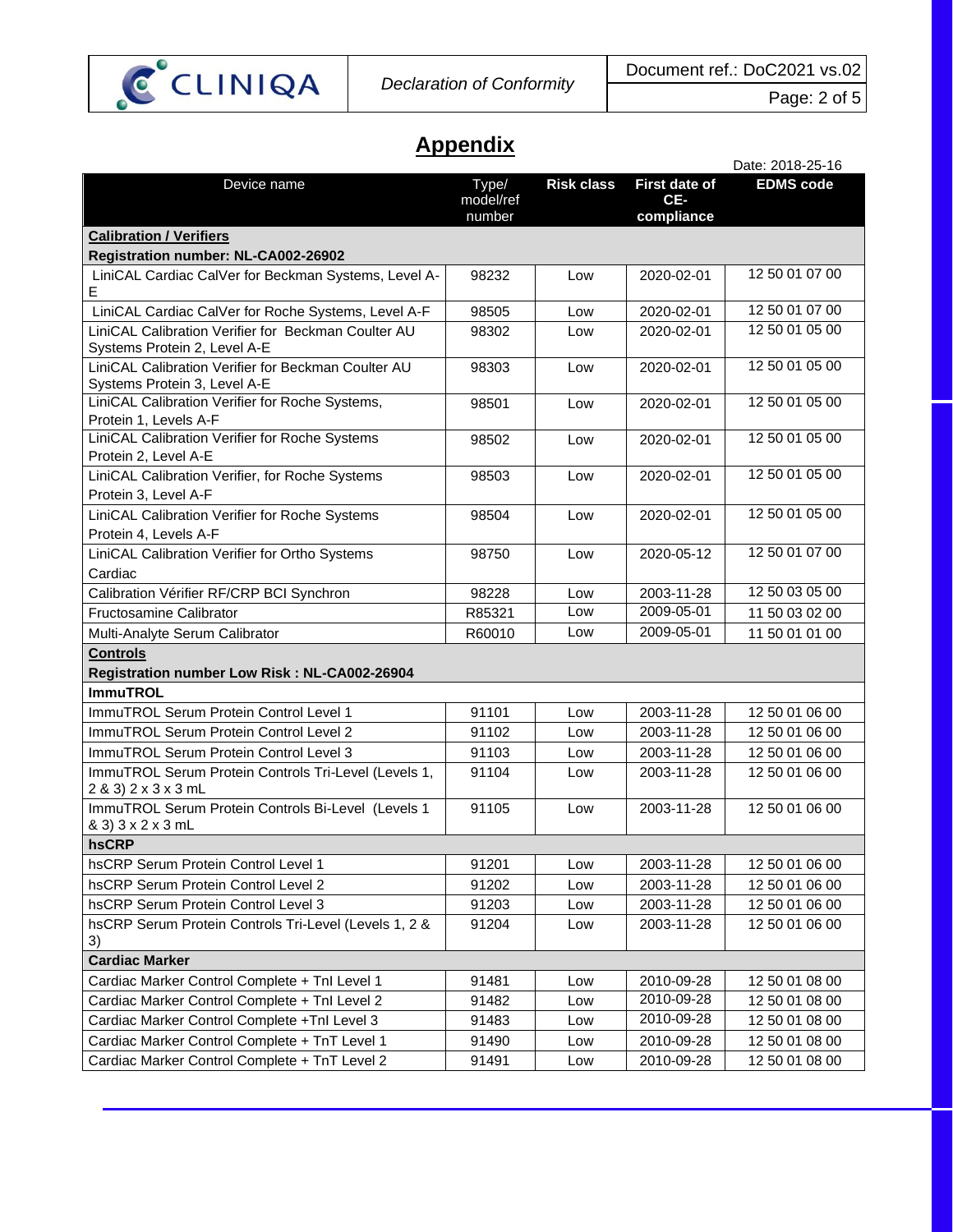

*Declaration of Conformity*

Document ref.: DoC2021 vs.02

Page: 3 of 5

| Device name                                                                           | Type/     | <b>Risk class</b> | <b>First date of</b>     | <b>EDMS</b> code                 |
|---------------------------------------------------------------------------------------|-----------|-------------------|--------------------------|----------------------------------|
|                                                                                       | model/ref |                   | CE-                      |                                  |
|                                                                                       | number    |                   | compliance               |                                  |
| Cardiac Marker Control Complete +TnT Level 3                                          | 91492     | Low               | 2010-09-28               | 12 50 01 08 00                   |
| Cardiac Marker Control for i-STAT Level 1                                             | 06F12-09  | Low               | 2007-04-12               | 12 50 01 08 00                   |
| Cardiac Marker Control for i-STAT Level 2                                             | 06F12-10  | Low               | 2007-04-12               | 12 50 01 08 00                   |
| Cardiac Marker Control for i-STAT Level 3                                             | 06F12-11  | Low               | 2007-04-12               | 12 50 01 08 00                   |
| Cardiac Marker Control for i-STAT Tri-Level (Levels 1, 2<br>& 3)                      | 06F12-12  | Low               | 2007-04-12               | 12 50 01 08 00                   |
| Cardiac Marker Controls VS Tri-Level (Levels 1, 2 & 3)                                | 91474     | Low               | 2007-04-12               | 12 50 01 08 00                   |
| Cardiac Marker Control (CK-MB/Myoglobin/Troponin I),<br>(Levels 1 & 2)                | 91405     | Low               | 2009-02-20               | 12 50 01 08 00                   |
| Cardiac Marker Control (NT-proBNP, D-Dimer) (Levels 1<br>82)                          | 91435     | Low               | 2009-02-20               | 12 50 01 08 00                   |
| Cardiac Marker Control CS Tri level kit (Levels 1, 2 & 3)<br>$2 \times 3 \times 3$ mL | 91444     | Low               | 2015-12-01               | 12 50 01 08 00                   |
| Cardiac Marker Control CS Tri level kit (Levels 1,2 & 3)<br>$1 \times 3 \times 3$ mL  | 91449     | Low               | 2015-12-01               | 12 50 01 08 00                   |
| Liquid QC® cTnI Control for Minicare I-20,<br><b>Bi-Level</b>                         | 83352     | Low               | 2016-04-13               | 12 50 01 08 00                   |
| Liquid QC Cardiac Marker Controls for the Nexus IB10                                  | IVR-IB66  | Low               | 2020-09-02               | 12 50 01 08 00                   |
| <b>Urinalysis Controls</b>                                                            |           |                   |                          |                                  |
| DipStrip Urinalysis Control, Bi-Level (Levels 1 & 2)                                  | 97201     | Low               | 2009-02-20               | 11 50 02 06 00                   |
| DropStrip Urinalysis Control, Bi-Level (Levels 1 & 2)                                 | 97202     | Low               | 2009-02-20               | 11 50 02 06 00                   |
| MicroStrip Urinalysis Control, Bi-Level (Levels 1 & 2)                                | 97203     | Low               | 2009-02-20               | 11 50 02 06 00                   |
| DipScopics Urinalysis Control, Bi-Level (Levels 1 & 2)                                | 97204     | Low               | 2009-02-20               | 11 50 02 06 00                   |
| <b>Urine Chemistry Controls</b>                                                       |           |                   |                          |                                  |
| Urine Chemistry Control, Bi-Level (Levels 1 & 2) 6 x 2 x<br>$10 \, \text{m}$          | 97105     | Low               | 2009-02-20               | 11 50 02 06 00                   |
| Urine Chemistry Control, Bi-Level (Levels 1 & 2)                                      | 97109     | Low               | 2009-02-20               | 11 50 02 06 00                   |
| <b>COVID-19 Control</b>                                                               |           |                   |                          |                                  |
| CoV-2 IgG Control, Bi-Level (Levels 1&2) 2x3x3 mL                                     | 91494     | Low               | 2020-09-22               | 11 50 90 90 00                   |
| CoV-2 Antigen Control, Bi-Level (Levels 1&2) 2x3x3 mL                                 | 91496     | Low               | 2020-06-01               | 11 50 90 90 00                   |
| <b>Other controls</b>                                                                 |           |                   |                          |                                  |
| Lipid Control Level 1                                                                 | 91501     |                   | 2011-02-07               | 12 50 01 90 00                   |
| Lipid Control Level 2                                                                 | 91502     | Low<br>Low        | 2011-02-07               | 12 50 01 90 00                   |
|                                                                                       |           |                   |                          |                                  |
| Lipid Control Bi-Level (Levels 1 & 2)<br>Alcohol / Ammonia Control Level 1            | 91505     | Low               | 2011-02-07               | 12 50 01 90 00                   |
| Alcohol / Ammonia Control Level 2                                                     | 95501     | Low               | 2007-01-29<br>2007-01-29 | 12 50 01 90 00<br>12 50 01 90 00 |
|                                                                                       | 95502     | Low               |                          |                                  |
| Alcohol / Ammonia Control Bi- Level (Level 1 & 2)                                     | 95505     | Low               | 2007-01-29               | 12 50 01 90 00                   |
| Diabetes Control, Bi-Level (Levels 1 & 2) 3 x 2 x 0.5 mL                              | 91815     | Low               | 2008-05-15               | 11 50 02 05 00                   |
| Diabetes Control, Bi-Level (Levels 1 & 2) 1 x 2 x 0.5 mL                              | 91819     | Low               | 2008-05-15               | 11 50 02 05 00                   |
| Whole Blood Ethanol Control Level 1                                                   | 93211     | Low               | 2009-02-20               | 11 50 02 90 00                   |
| Whole Blood Ethanol Control Level 2                                                   | 93212     | Low               | 2009-02-20               | 11 50 02 90 00                   |
| Whole Blood Volatiles Control Level 1                                                 | 93221     | Low               | 2009-02-20               | 11 50 02 90 00                   |
| Whole Blood Volatiles Control Level 2                                                 | 93222     | Low               | 2009-02-20               | 11 50 02 90 00                   |
| Assayed Control Serum Level 1                                                         | R83082    | Low               | 2009-05-01               | 12 50 01 06 00                   |
| Assayed Control Serum Level 2                                                         | R83083    | Low               | 2009-05-01               | 12 50 01 06 00                   |
| Vitamin D Control Bi-Level                                                            | 83638     | Low               | 2017-10-30               | 11 50 02 90 00                   |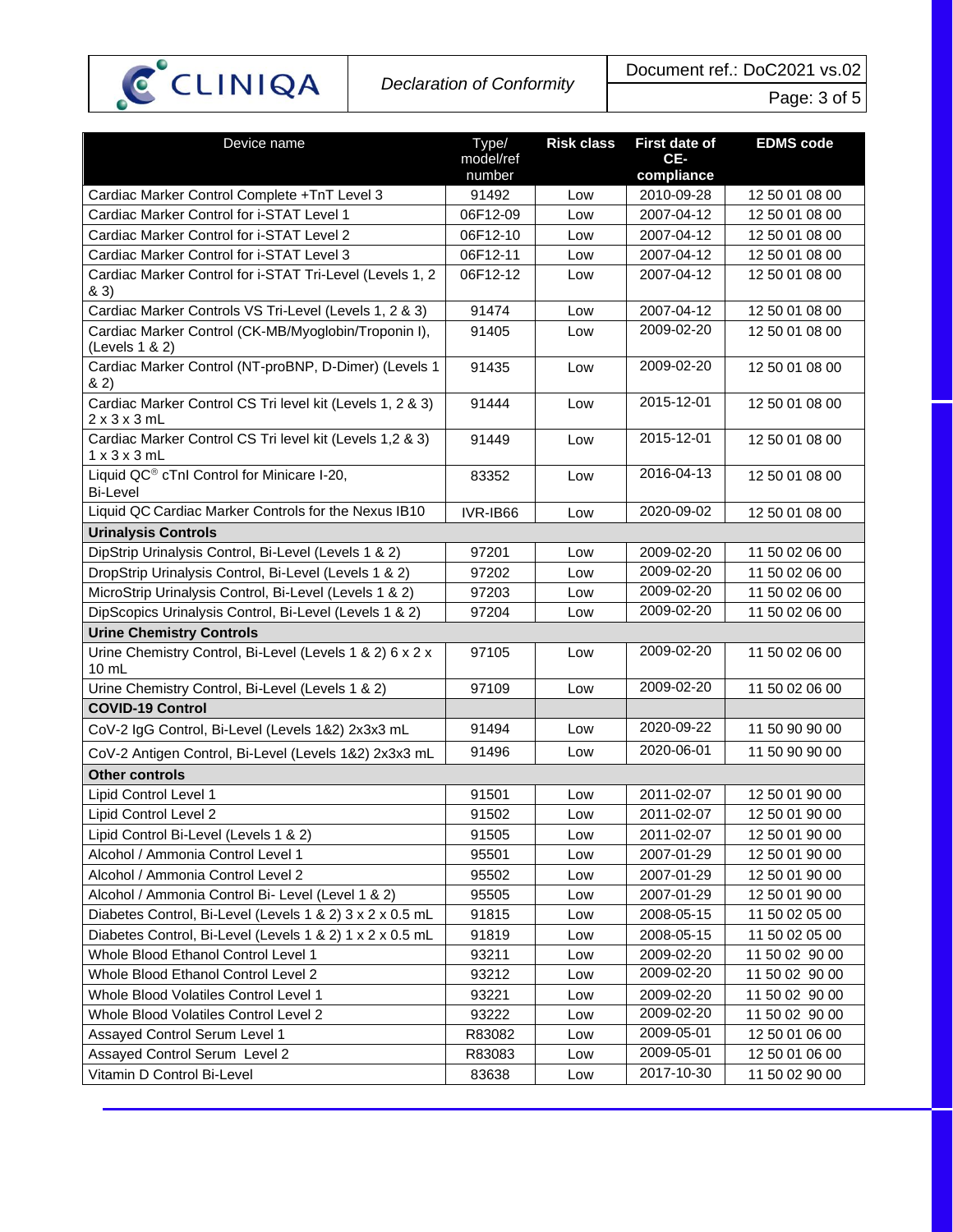

Page: 4 of 5

| Device name                                                         | Type/               | <b>Risk class</b>           | <b>First date of</b> | <b>EDMS</b> code |  |
|---------------------------------------------------------------------|---------------------|-----------------------------|----------------------|------------------|--|
|                                                                     | model/ref<br>number |                             | CE-<br>compliance    |                  |  |
| <b>NEPHROCHECK Control Levels 1&amp;2</b>                           | 83938               | Low                         | 2021-02-28           | 11 50 02 90 00   |  |
| <b>NEPHROCHECK Method Validation</b>                                | 83940               | Low                         | 2021-02-28           | 11 50 02 90 00   |  |
| <b>Tumor Marker Control</b>                                         |                     |                             |                      |                  |  |
| Registration number List B: NL-CA002-14656                          |                     |                             |                      |                  |  |
| Tumor Marker Control Level 1                                        | 91301               | High, List B                | 2005-03-08           | 12 50 01 10 00   |  |
|                                                                     |                     | Cert.Number                 |                      |                  |  |
|                                                                     |                     | : 304.017                   |                      |                  |  |
| Tumor Marker Control Level 2                                        | 91302               | High, List B<br>Cert.Number | 2005-03-08           | 12 50 01 10 00   |  |
|                                                                     |                     | :304.017                    |                      |                  |  |
| Tumor Marker Control Level 3                                        | 91303               | High, List B                | 2005-03-08           | 12 50 01 10 00   |  |
|                                                                     |                     | Cert.Number                 |                      |                  |  |
|                                                                     |                     | :304.017                    |                      |                  |  |
| Tumor Marker Controls Tri-Level (Levels 1, 2 & 3) 2 x 3<br>$x 3$ mL | 91304               | High, List B<br>Cert.Number | 2005-03-08           | 12 50 01 10 00   |  |
|                                                                     |                     | : 304.017                   |                      |                  |  |
| <b>Immunoassay Controls</b>                                         |                     |                             |                      |                  |  |
| Registration number List B: NL-CA002-26903                          |                     |                             |                      |                  |  |
| Immunoassay Control Level 1                                         | 94101               | High; list B                | 2009-09-16           | 12 50 01 10 00   |  |
|                                                                     |                     | Cert.Number<br>:304.1004    |                      |                  |  |
| Immunoassay Control Level 2                                         | 94102               | High; list B                | 2009-09-16           | 12 50 01 10 00   |  |
|                                                                     |                     | Cert.Number                 |                      |                  |  |
|                                                                     |                     | :304.1004                   |                      |                  |  |
| Immunoassay Control Level 3                                         | 94103               | High; list B                | 2009-09-16           | 12 50 01 10 00   |  |
|                                                                     |                     | Cert.Number<br>:304.1004    |                      |                  |  |
| Immunoassay Controls Tri-Level (Levels 1, 2 & 3) 2 x 3              | 94104               | High; list B                | 2009-09-16           | 12 50 01 10 00   |  |
| $x 5$ mL                                                            |                     | Cert.Number                 |                      |                  |  |
|                                                                     |                     | :304.1004                   |                      |                  |  |
| Immunoassay Controls Tri-Level (Levels 1, 2 & 3) 1 x 3              | 94109               | High; list B                | 2009-09-16           | 12 50 01 10 00   |  |
| $x 5$ mL                                                            |                     | Cert.Number<br>:304.1004    |                      |                  |  |
| <b>Standards</b>                                                    |                     |                             |                      |                  |  |
| Registration number Low Risk: NL-CA002-26905                        |                     |                             |                      |                  |  |
| Ammonia Standard                                                    | R85406              | Low                         | 2009-05-01           | 11 50 03 02 00   |  |
| <b>Reagents</b>                                                     |                     |                             |                      |                  |  |
| Registration number Low Risk: NL-CA002-26906                        |                     |                             |                      |                  |  |
| ALT(GPT) Reagent 20 x 3 mL                                          | R85309              | Low                         | 2009-05-01           | 11 01 01 03 00   |  |
| ALT(GPT) Reagent 20 x 6.5 mL                                        | R85122              | Low                         | 2009-05-01           | 11 01 01 03 00   |  |
| ALT(GPT) Reagent 10 x 20 mL                                         | R80023              | Low                         | 2009-05-01           | 11 01 01 03 00   |  |
| ALT(GPT) Reagent 10 x 50 mL                                         | R82055              | Low                         | 2009-05-01           | 11 01 01 03 00   |  |
| Ammonia Reagent 10 x 6.5 mL                                         | R85444              | Low                         | 2009-05-01           | 11 03 01 01 00   |  |
| Ammonia Reagent 8 x 20 mL                                           | R85446              | Low                         | 2009-05-01           | 11 03 01 01 00   |  |
| <b>BUN Slow Rate Reagent</b>                                        | R85139              | Low                         | 2009-05-01           | 11 02 01 04 00   |  |
| Calcium Liquid Reagent                                              | R85188              | Low                         | 2009-05-01           | 11 03 01 03 00   |  |
| Cholesterol Reagent with Standard 10 x 50 mL                        | R80035              | Low                         | 2009-05-01           | 11 02 01 05 00   |  |
| CK NADP Imidazole Reagent 20 x 6.5 mL                               | R85191              | Low                         | 2009-05-01           | 11 01 01 13 00   |  |